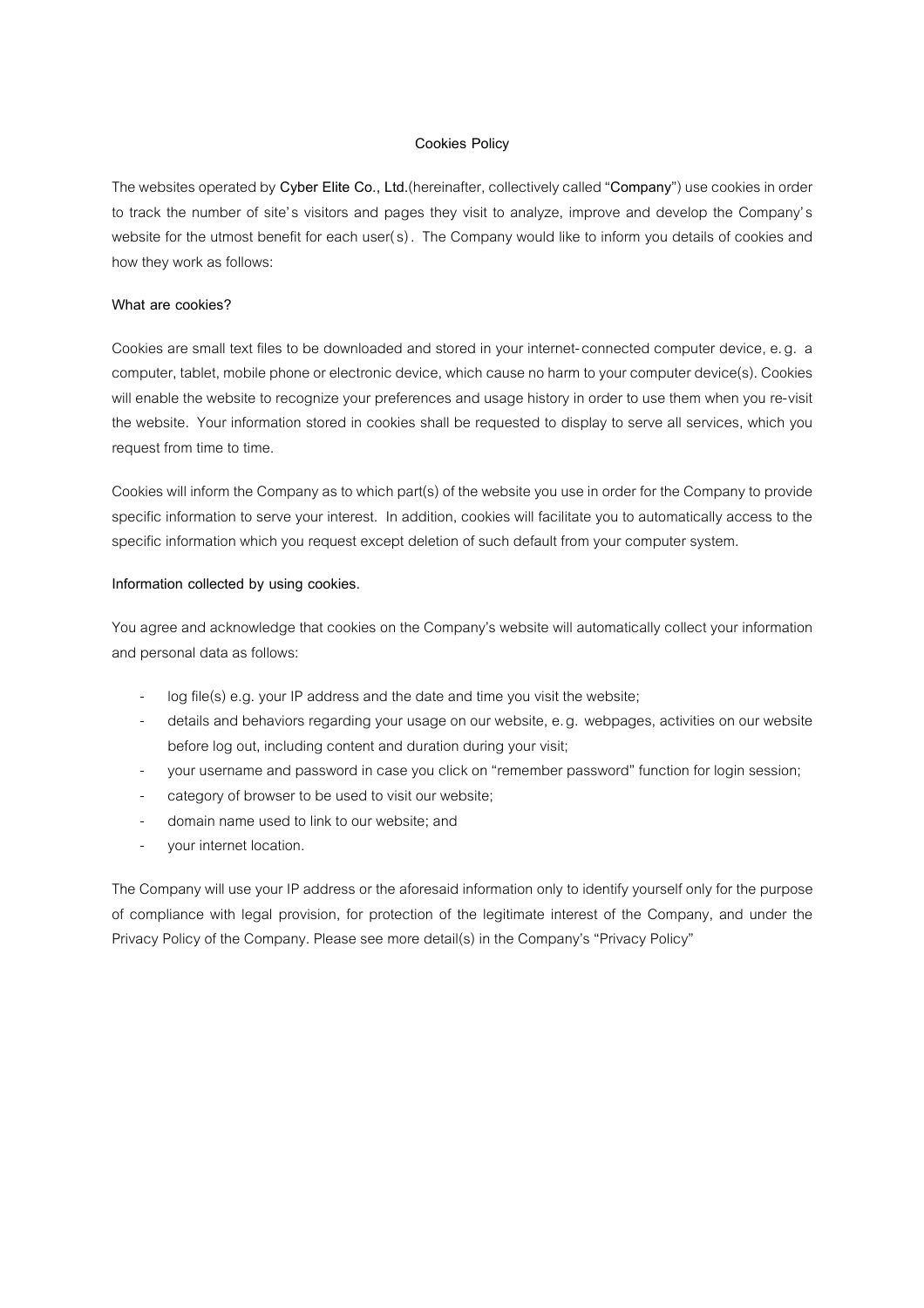### **Use of cookies**

Herebelow are cookies which the Company uses in our websites:

1.) **Strictly necessary cookies** are cookies, necessary and essential for the operation of the Company's website in order to enable the website to function properly.

| Cookies' names | Purpose | Storage Period | Source |
|----------------|---------|----------------|--------|
|                |         |                |        |
|                |         |                |        |
|                |         |                |        |

2.) **Preferences/Functionality cookies** are cookies that the Company, used to recognize your identity and activities during your visit on the Company's website. Such information shall be used only for your next visit to enable and provide service for you without any further configuration.

|                |         | $\tilde{\phantom{a}}$ |        |
|----------------|---------|-----------------------|--------|
| Cookies' names | Purpose | <b>Storage Period</b> | Source |
|                |         |                       |        |
|                |         |                       |        |
|                |         |                       |        |

3.) **Analytic/ Performance cookies** are cookies used to track the statistic information, e.g. the number of site's visitors, visited web pages, including characteristics and behaviors of website user, for analysis and process of website development and modification.

| Cookies' names   | Purpose         | Storage Period | Source |
|------------------|-----------------|----------------|--------|
| Google Analytics | Data Collection | 1 Year         | Google |
|                  |                 |                |        |
|                  |                 |                |        |

4.) **Third-party cookies.** Sometimes there are third party cookies sending from various site(s) to the Company's website, such as, YouTube cookies from video and playlist of YouTube channel, which are embedded in video and playlist, linking to third party website.

| Cookies' names | Purpose | <b>Storage Period</b> | Source |
|----------------|---------|-----------------------|--------|
|                |         |                       |        |
|                |         |                       |        |
|                |         |                       |        |

Please note that the Company shall not acknowledge and not responsible for the aforementioned cookies management of the third party. Therefore, we hereby request you to consider and review privacy practice guideline and cookies policy of the above third party before providing your personal data to the said third party.

### **Deleting and/or blocking cookies**